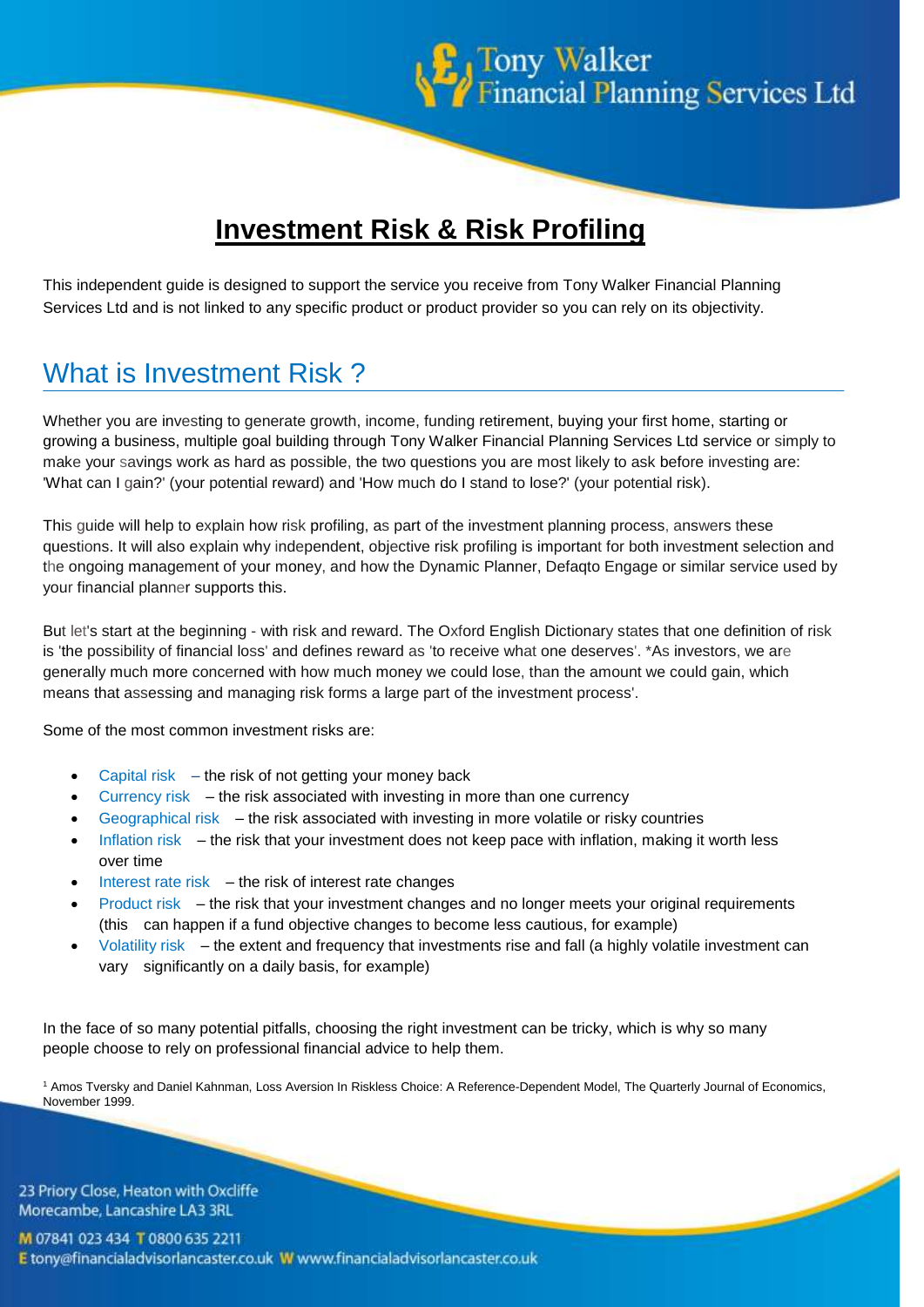# What is Risk Profiling ?

Tony Walker Financial Planning Services Ltd's risk profiling process is used to help identify both our clients' attitudes towards investment risk and how much risk a client can afford to take. Ultimately our aim is to ensure both initial and ongoing investment suitability for our clients.

It is suited to the majority of individual adult UK investors and their partners. For those with significantly large investable assets, additional factors need to be taken into account, such as properties or privately held company shares that are substantial in value, as they can offset the attitude to risk results.

There are six steps in our risk profiling process :



These steps help to build a deeper insight into your requirements and ensure that the final outcome is an accurate and fair reflection of your risk profile as well as your capacity to tolerate possible losses. We now examine each step of the process in turn.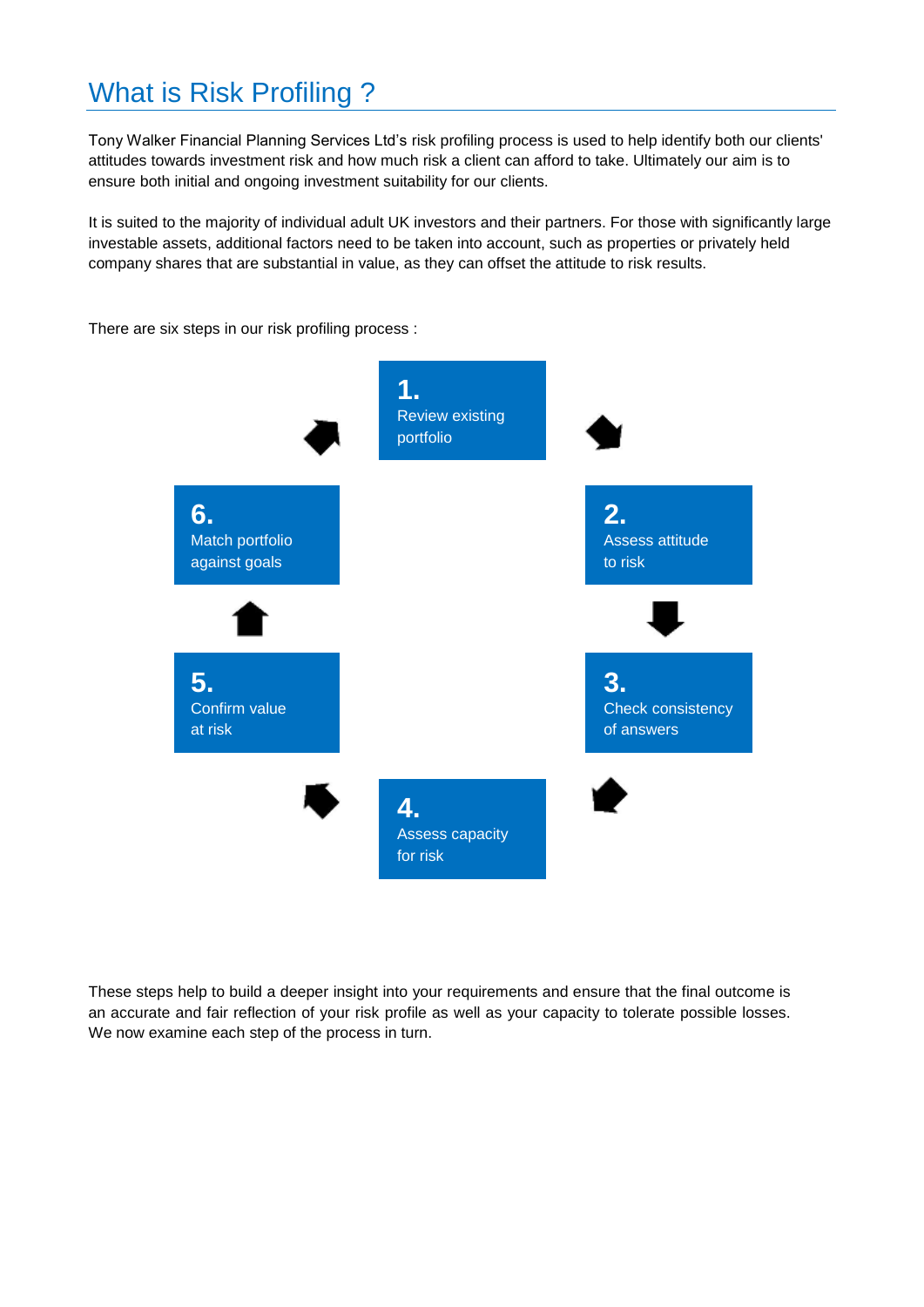## **Review Existing Portfolio**

How much risk are you already taking with your existing portfolio? Most people are unaware of the risk that their existing investments represent, particularly if they have been investing for many years.

It's common to start a review of your existing portfolio by seeing where it is invested and how much risk you are already taking. This could be too much or too little to meet your requirements and is why it is important to assess both your attitude to risk and capacity to accept any investment losses (i.e. how these might impact your standard of living).

The pie charts show an example of how an existing portfolio compares to a target risk profile in terms of the asset allocation (i.e. its investment mix). Studies have shown that asset allocation is responsible for more than 90% of the variation in returns<sup>2</sup> and so understanding this is an important starting point.



#### **Target Asset Allocation Current Asset Allocation**

<sup>2</sup>Gary P. Brinson, Brian D. Singer, and Gilbert L. Beebower, Determinants of Portfolio Performance II: An Update, The Financial Analysts Journal, 47, 3 (1991).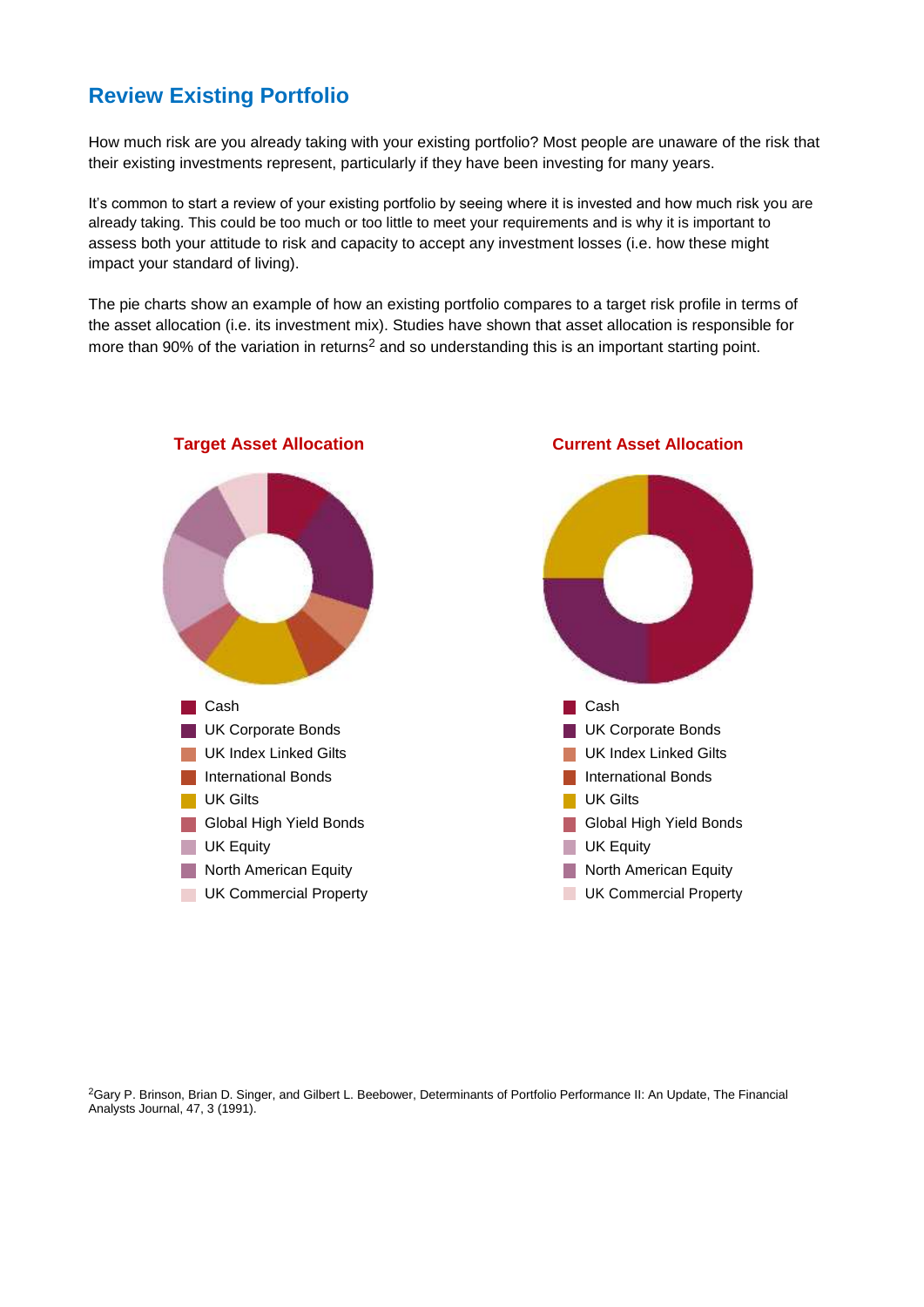### **Assess Attitude to Risk**

Although each investor is unique, it is possible to categorise someone's attitude to risk using proven psychometric profiling techniques. Psychometrics is the branch of psychology that deals with the design, administration and interpretation of tests to measure psychological factors such as experience, aptitude and personality traits.

In this case, psychometric profiling identifies characteristics such as tolerance for ambiguity, desire for profit and investment experience. These are all general predictors of your likely tolerance for risk and provide a good indication of how you may feel about taking a risk with that investment.

Using psychometric risk profiling to determine the risk you are willing to take typically involves completing an attitude to risk questionnaire. You may be asked to complete this on paper or via an app. Find a quiet moment where you won't be disturbed to complete the questionnaire on your own. Don't over think your responses; there are no right or wrong answers.

Tony Walker Financial Planning Services Ltd uses a multi question risk questionnaire, which was developed in conjunction with Oxford Risk, a company led by academics from the University of Oxford who have considerable expertise in this sector.

Your answers are a good starting point for discussing your attitude to risk and your future goals with your financial planner.

| <b>Drive W</b> | 144.44<br><b>Roberto Muscledd Mid-Frekler</b>                                                                                           |                                                                                                               |
|----------------|-----------------------------------------------------------------------------------------------------------------------------------------|---------------------------------------------------------------------------------------------------------------|
|                | hacker 2 payarones and Lepot that resume to be speci-                                                                                   |                                                                                                               |
|                | Good morning Adrian                                                                                                                     | <b>Strait Ave</b><br>$\frac{1}{2}$<br><b>Brandt Renald Editorial</b>                                          |
|                | You should start by selecting or creating a client to real profile.                                                                     | to care it is a composite a di i senza con-<br><b>CONTRACTOR</b>                                              |
|                | <b>Sewer an Execute Client</b>                                                                                                          | <b>HALLMARK</b><br><b>Factorizations and a</b>                                                                |
|                | Einste unen Einer.                                                                                                                      | <b>WYTH-MAJORE</b><br><b>Mini-Artistical Ball</b><br><b>Searchard</b>                                         |
|                | Nowever, you may also mit profile anony possibly or put your thin<br>risk levels information or risk profiled hands. The control of the | <b>Pergerakt: salud May 2002 100 USB 9</b><br>arranged is better the rations.<br>anta-gassing regarding acce- |
|                | Start Risk Portling                                                                                                                     | Annual Asiano<br><b>State But Ending</b>                                                                      |
|                | View 7till Profiles                                                                                                                     | the incredibilities.                                                                                          |
|                | Vew Blue Pertient Purado                                                                                                                |                                                                                                               |
|                |                                                                                                                                         |                                                                                                               |

The questionnaires take into account a number of factors, which are known to be excellent predictors of your attitude to risk, including :

- Risk Sensitivity
- Investment time horizon
- Desire for profit
- Financial awareness
- Tolerance for ambiguity
- Investment experience
- **Outlook**
- **•** Suggestibility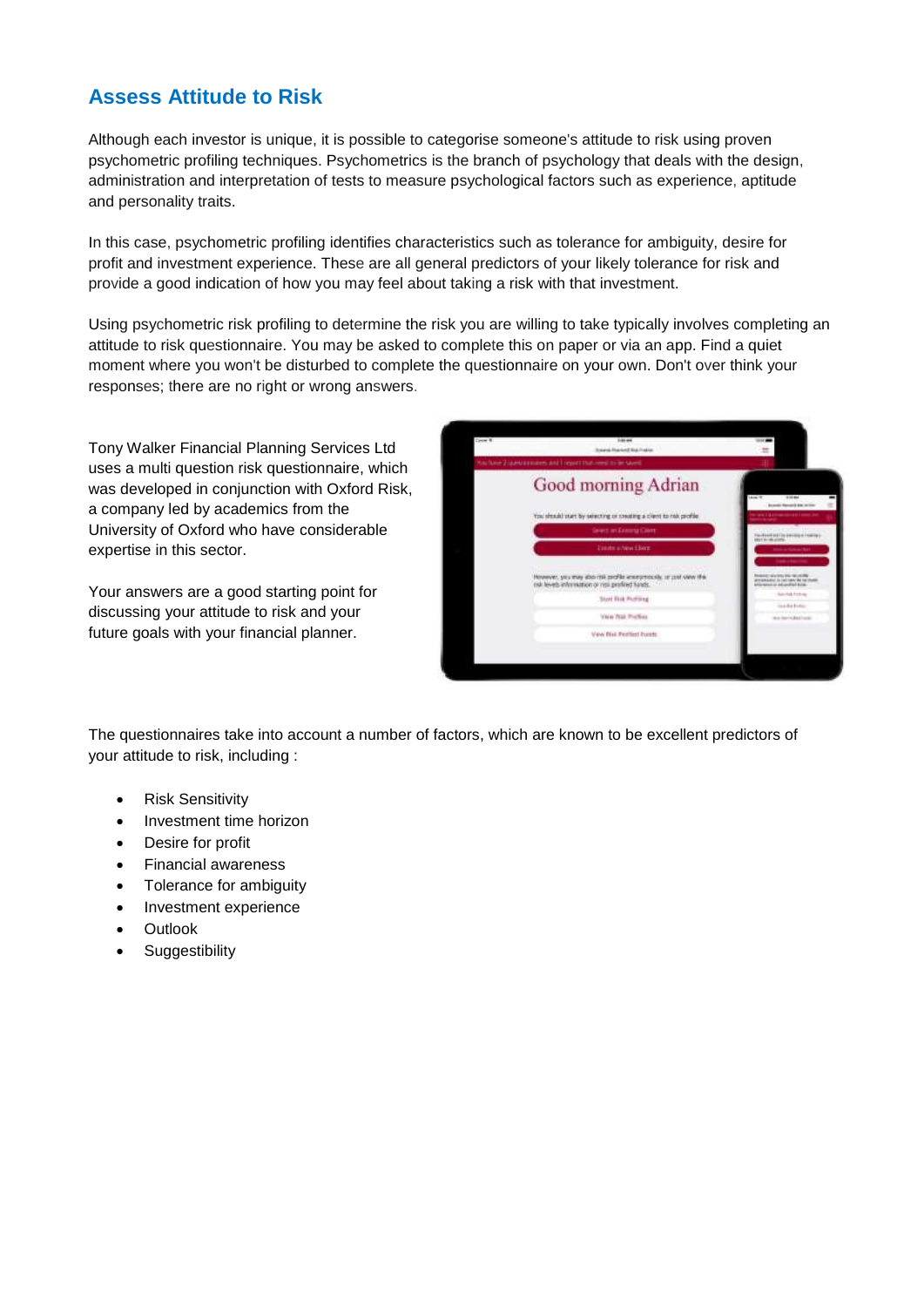As well as providing input into the questionnaire, Oxford Risk helped with calibrating the range of outcomes on a scale of 10 risk levels.

|                | $\label{eq:subproblem} \underset{\mathbf{A}}{\underset{\mathbf{P} \in \mathcal{A} \text{ in } \mathbb{N} \in \mathbb{R}^*}{\underset{\mathbf{P} \in \mathcal{A} \text{ in } \mathbb{N} \in \mathbb{R}^*}{\underset{\mathbf{P} \in \mathcal{A}}{\sum} }}$ |          |                          |                       | <b>Risk Profiles</b>   |                           |              |                   |                 |
|----------------|----------------------------------------------------------------------------------------------------------------------------------------------------------------------------------------------------------------------------------------------------------|----------|--------------------------|-----------------------|------------------------|---------------------------|--------------|-------------------|-----------------|
|                | $\overline{2}$                                                                                                                                                                                                                                           | 3        | 4                        | 5                     | 6                      |                           | 8            | 9                 | 10 <sub>1</sub> |
| Lowest<br>risk | Very low<br>risk                                                                                                                                                                                                                                         | Low risk | Lowest<br>medium<br>risk | Low<br>medium<br>risk | High<br>medium<br>risk | Highest<br>medium<br>risk | High<br>risk | Very<br>high risk | Highest<br>risk |

Each risk profile is aligned to a description and to ensure clarity, each uses simple language that has been clarity approved with a Crystal Mark from the Plain English Campaign.



Each risk profile represents a proportion of the population, helping you see where you sit in your risk profile versus other investors. You can see where you are using the chart below. The taller bars represent the more popular risk profiles:



*Source: Dynamic Planner Intelligence Report, Q1 2016 covering 88,410 respondents and their final selected risk profile.*

Your attitude to risk is generally expected to stay constant over time. Much like your personality, while it does develop over the years, particularly as you gain more investment experience, it is unlikely to shift dramatically (for instance, from Risk Profile 3 to Risk Profile 7). What can change significantly however, is your capacity to take risk and this is explored in the next page : Assess capacity for risk.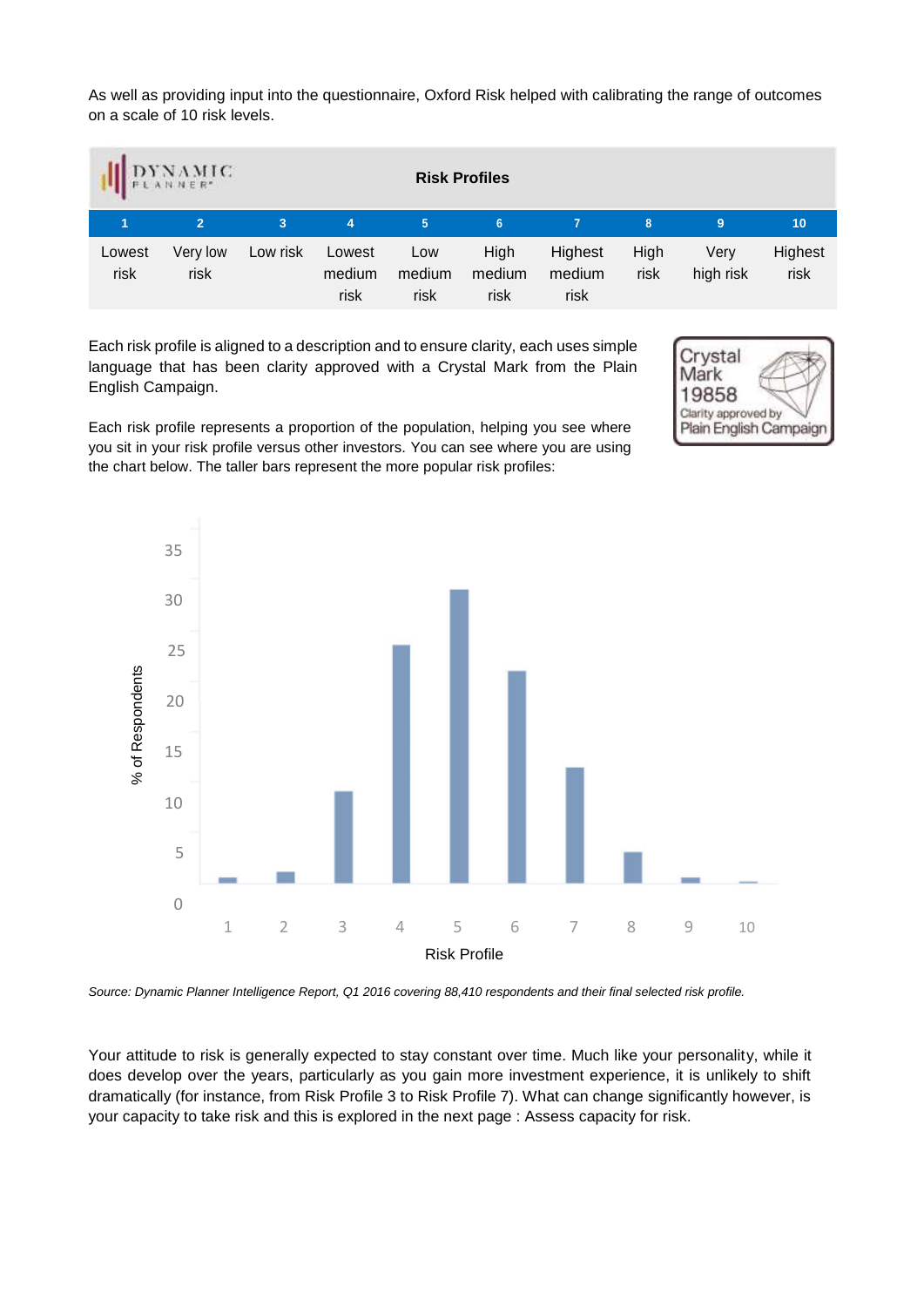### **Check Consistency of Answers**

While the psychometric tests and 10 associated risk profiles have their basis in science, we are all individuals and it may be that there are particular aspects of your attitude to risk that need to be discussed.

Over the years, the team behind Dynamic Planner has developed algorithms (problem - solving programs) based on hundreds of thousands of investor responses, which can help highlight areas for discussion.

Your Tony Walker Financial Planning Services Ltd planner will review your completed questionnaire with you and may take the opportunity to discuss your answers. There are no right or wrong answers but it is important that your investment plan is suitable for you as an individual.

#### **Assess Capacity for Risk**

The next step in the risk profiling process is to assess your capacity for risk, by exploring the impact that possible losses may have on your wider financial position.

This involves discussing the following key questions relating to your personal circumstances :

- How long you plan to invest for
- How much you can afford to lose
- How quickly you would need access to the investment

Your answers do not change the attitude to risk questionnaire results. However, the way they are captured helps to prompt meaningful discussions with your Tony Walker Financial Planning Services Ltd planner and also provides a proper record behind the ultimate risk decisions taken.

It is not uncommon for us to have an attitude to risk that is different from our capacity to take it on. For example, younger but cautious investors investing for their retirement might have the capacity to take on more risk than they feel comfortable with, as they are unlikely to need access to their investments for many years. They might have a higher likelihood of achieving their goals if they were to take that extra risk.

Conversely, someone approaching or in retirement who has a high psychometric attitude to risk score may not have the capacity to take risk on, given their need for greater certainty of income. Again, discussing attitude and capacity with your financial planner is an important part of the process.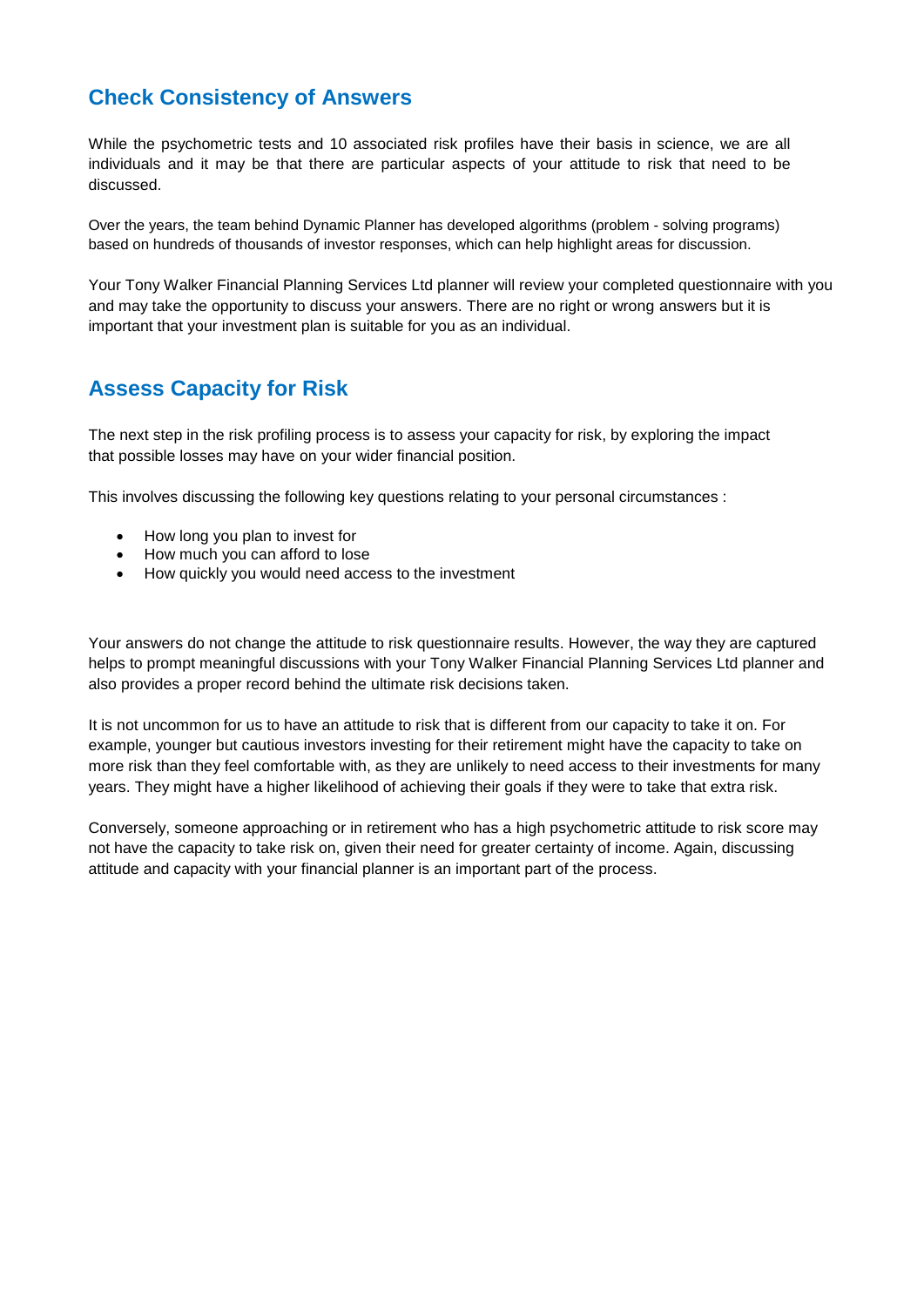### **Confirm Value at Risk**

The risk descriptions identify that money can be lost as well as gained on investments. They also provide guidance on the potential returns, adjusted for inflation to reflect the spending power of money in the future. This is done over 1, 5, 10, and 20 years based on average, below average and above average performance expectations.

- $\bullet$  Below average performance  $-$  a pattern of losses that an investor might experience resulting in the investment having a value below this figure 5% of the time. They can and do happen but it would be a rare set of circumstances over the period in which the investment was held. 95% of the time you would expect the investment to perform better than this. While extreme, it is helpful to think about what would happen if these circumstances did materialise. Can you afford to take the risk?
- Above average performance a pattern of gains that an investor might experience resulting in the investment having a value above this figure 5% of the time. Growth which exceeds this level can and does happen but again it would be a rare set of circumstances. 95% of the time you would expect the investment to grow at less than this level.
- Average performance– a pattern of growth that an investor might experience resulting in the investment exceeding this value 50% of the time.

Put simply, 90% of the time you would expect investments aligned to the risk profile to perform between the two extremes described above, with average performance being in the middle ground.

For example, the potential losses and gains for £50,000 invested in Risk Profile 5 are shown below. Pay particular attention to 'Below average performance' as a good indicator of 'Value at Risk' in difficult market conditions.

Please remember these are not the maximum losses or gains in real terms that you might experience and cannot be guaranteed. They take into account average fund related ongoing fees, but not your personal tax situation.

| <b>Risk Profile 5</b>        | 1 year  | 5 years | 10 years | 20 years |
|------------------------------|---------|---------|----------|----------|
| Below average<br>performance | £43,600 | £38,000 | £35,200  | £32,650  |
| Average<br>performance       | £50,650 | £53,200 | £56,550  | £63,900  |
| Above average<br>performance | £58,850 | £74,400 | £90,900  | £125,050 |

*Source: DT using Capital Market assumptions as at Q4 2015. Figures include allowances for ongoing investment fund related expenses, are subject to change on a quarterly basis.*